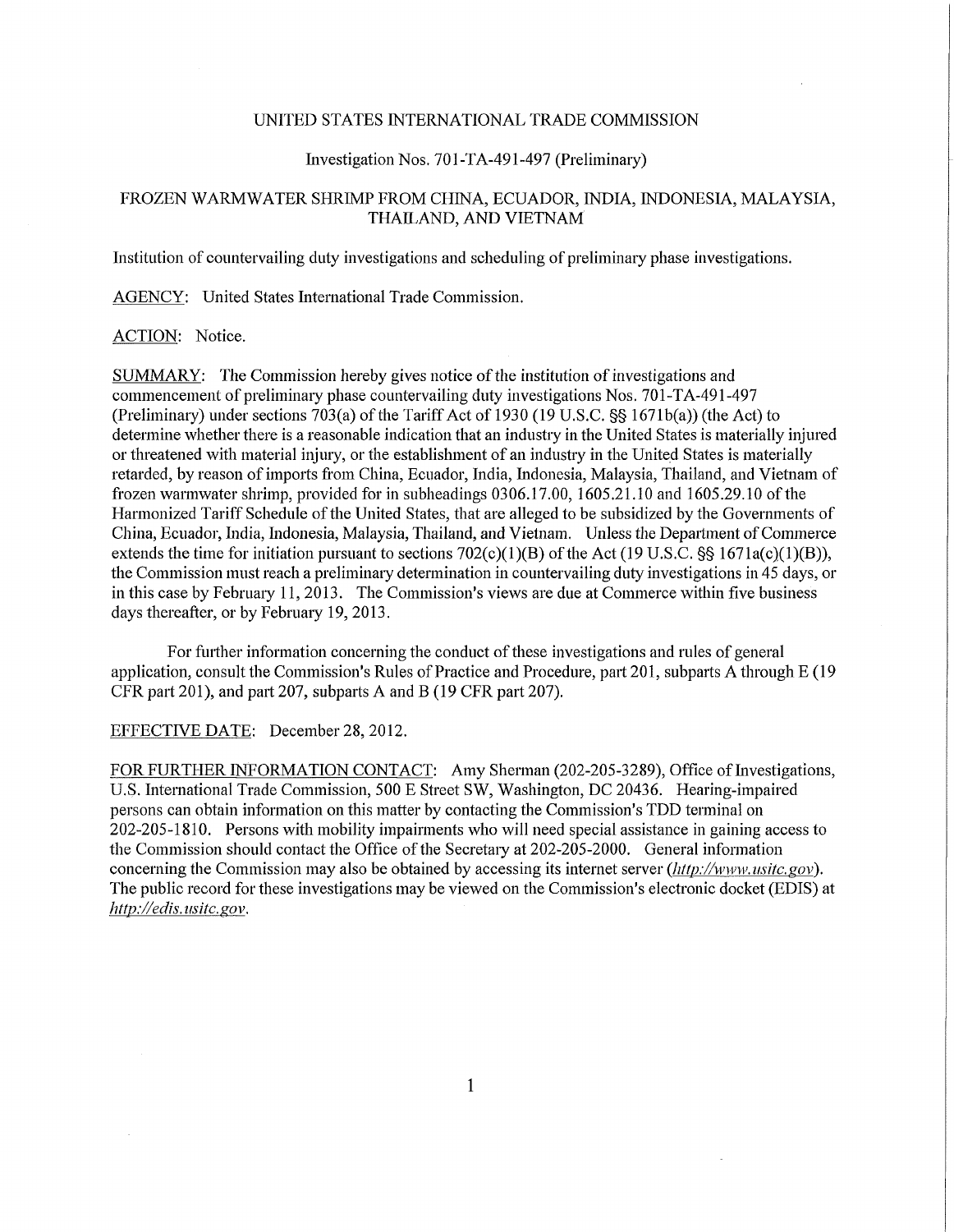#### SUPPLEMENTARY INFORMATION:

Background.—These investigations are being instituted in response to a petition filed on December 28, 2012, by the Coalition of Gulf Shrimp Industries, Biloxi, MS.

Participation in the investigations and public service list.--Persons (other than petitioners) wishing to participate in the investigations as parties must file an entiy of appearance with the Secretaiy to the Commission, as provided in sections 201.11 and 207.10 of the Commission's rules, not later than seven days after publication of this notice in the *Federal Register.* Industrial users and (if the merchandise under investigation is sold at the retail level) representative consumer organizations have the right to appear as parties in Commission countervailing duty investigations. The Secretary will prepare a public service list containing the names and addresses of all persons, or their representatives, who are parties to these investigations upon the expiration of the period for filing entries of appearance.

Limited disclosure of business proprietary information (BPI) under an administrative protective order (APO) and BPI service list-Pursuant to section 207.7(a) of the Commission's rules, the Secretary will make BPI gathered in these investigations available to authorized applicants representing interested parties (as defined in 19 U.S.C. § 1677(9)) who are parties to the investigations under the APO issued in the investigations, provided that the application is made not later than seven days after the publication of this notice in the *Federal Register.* A separate service list will be maintained by the Secretary for those parties authorized to receive BPI under the APO.

Conference.—The Commission's Director of Investigations has scheduled a conference in connection with these investigations for 9:30 a.m. on January 18, 2013, at the U.S. International Trade Commission Building, 500 E Street SW, Washington, DC. Requests to appear at the conference should be filed with the Office of the Secretary (William.Bishop@usitc.gov and Sharon.Bellamy@usitc.gov) on or before January 16, 2013. Parties in support of the imposition of countervailing duties in these investigations and parties in opposition to the imposition of such duties will each be collectively allocated one hour within which to make an oral presentation at the conference. A nonparty who has testimony that may aid the Commission's deliberations may request permission to present a short statement at the conference.

Written submissions.—As provided in sections 201.8 and 207.15 of the Commission's rules, any person may submit to the Commission on or before January 24, 2013, a written brief containing information and arguments pertinent to the subject matter of the investigations. Parties may file written testimony in connection with their presentation at the conference no later than three days before the conference. If briefs or written testimony contain BPI, they must conform with the requirements of sections 201.6, 207.3, and 207.7 of the Commission's rules. Please be aware that the Commission's rules with respect to electronic filing have been amended. The amendments took effect on November 7, 2011. See 76 Fed. Reg. 61937 (Oct. 6, 2011) and the newly revised Commission's Handbook on E-Filing, available on the Commission's web site at http://edis.usitc.gov.

In accordance with sections  $201.16(c)$  and  $207.3$  of the rules, each document filed by a party to the investigations must be served on all other parties to the investigations (as identified by either the public or BPI service list), and a certificate of service must be timely filed. The Secretary will not accept a document for filing without a certificate of service.